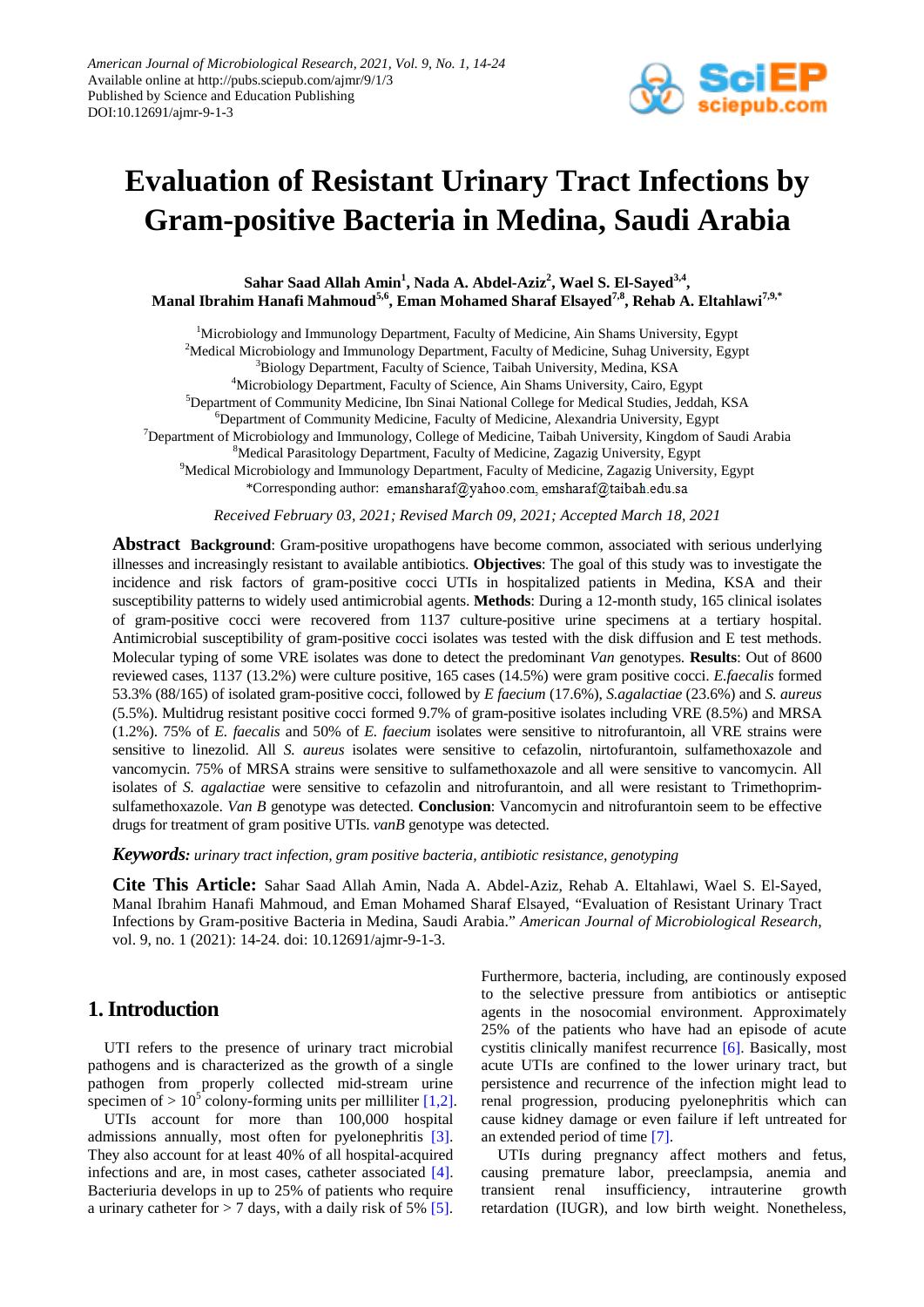not everyone with UTI (i.e., having a significant number of bacteria in urine) would necessarily develop recognizable signs and such a condition is defined as asymptomatic bacteruria (ASB) [\[8\].](#page-8-6)

Relative frequency of the pathogens varies depending upon age, sex, catheterization and hospitalization. Escherichia coli and other Enterobacteriacae are the main causative agents of UTIs. Other gram-negative rods (Pseudomonas spp) and gram-positive cocci (coagulase-negative Staphylococci, Staphylococcus aureus, Streptococcus group B, Enterococci) are comparatively more common in some hospitalized patients, howeve[r \[9\].](#page-8-7) 

Nosocomial UTIs comprise perhaps the largest institutional reservoir of nosocomial antibiotic resistant pathogens (Maki et al. 2001). Gram positive cocci isolates have demonstrated a remarkable capacity to rapidly establish antibiotic resistance over the past decade. Areaspecific monitoring studies are required to identify trends of antimicrobial resistance, to implement successful treatment and to reduce mortality rates [\[10\].](#page-8-8)

## **2. Subjects, Materials and Methods**

#### **2.1. Study Design, Period and Area**

A prospective cross-sectional study was conducted on UTI cases attending Maternity and Child Hospital, Medina, Kingdom of Saudi Arabia, from April to June 2016.

#### **2.2. Study Subjects**

The research subjects who did not obtain antimicrobials during the previous seven days gave a total of 8600 clean catch midstream urine samples. Study subjects included catheterized patients more than 72 hours admitted to Medical, Surgical, Gynecology, and Maternity wards and non-catheterized patients from the outpatient departments with symptoms of UTI.

#### **2.3. Sample Collection, Handling, and Transport**

A freshly voided midstream urine samples (10-20 ml) were collected from non-catheterized patients in wide mouth sterile containers. Catheter urine specimens (10-20ml) were transferred to sterile containers after cleansing the outlets of the catheters with appropriate disinfectant. The urine specimens were delivered to the laboratory to be processed within one hour. If a delay was suspected, boric acid was used as a preservative (0.1 g/10 ml of urine).

#### **2.4. Culture and Identification**

Standard microbiological techniques are used in the culture of all urine specimens and in the identification of the isolates.

The uropathogens were isolated by a surface streak procedure on both blood and CLED agar (cysteine lactose electrolyte deficient medium) (Oxoid, Ltd., Basingstoke, Hampshire, England) by using calibrated loop (0.001/ml). Cultures were incubated in aerobic atmosphere at 37°C for 24 hrs. A positive urine culture was defined as colony count >  $10^5$  CFU/ml for mid-stream urine and >  $10^2$  CFU/ml for catheter urine. Gram positive isolates were identified using catalase test, bile esculin test and phenotypic API strept, API staph methods according to the manufacturer's instructions (BioMerieux, Marcy L'Etoile, France). Isolates were identified by the Vitek2 system [\[11\].](#page-8-9)

#### **2.5. Preparation of Stock Cultures**

Stock cultures are prepared of all Gram-positive isolates using glycerol as the osmotic protector. 8 to 10 colonies from an overnight incubated plate are inoculated in 1 ml freeze broth  $(500 \mu 130\% \text{ glyecrol} + 500 \mu 1 \text{ broth}).$ The broth was homogenized on a vortex mixer and stored at -70°C. Control plates are inoculated and incubated at 37°C overnight to check for contamination. If the control plate shows contamination, the strain is purified by reincubating it on CLED plate.

#### **2.6. Antimicrobial Susceptibility Testing of Uropathogens**

The antimicrobial susceptibility testing of Gram-positive isolates was done by the standard disk diffusion method of the Clinical and Laboratory Standards (13). The antibiotic discs and their concentrations were ampicillin (10μg), Cefazolin (30μg), ceftriaxone (30μg), norfloxacin (5μg), gentamicin (10μg), erythromycin (15μg), nitrofurantoin (300 $\mu$ g), TMP-SMX (25 $\mu$ g), and vancomycin (30 $\mu$ g). All the antimicrobials used for the study were obtained from Oxoid Ltd. Bashingstore Hampaire, UK. Standard inoculae adjusted to 0.5 McFarland were spread with swabs on the surface of Muller- Hinton agar plates (Oxoid Ltd. Bashingstore Hampaire, UK); antibiotic discs were dispensed after drying the plates which were then incubated for 24 hours at 37°C.

Reference strains of Enterococcus faecalis (ATCC 29212) and *S. aureus* (ATCC 29213), sensitive to the antimicrobial agents tested were used as a quality control throughout the study. Multi-drug resistance was defined as resistance to three or more of the antimicrobials tested [\[12\].](#page-8-10)

#### **2.7. E-test**

E-test (bioMérieux) was used to determine the minimum inhibitory concentration (MIC) of linezolid. The test was performed on Mueller Hinton agar (Oxoid, Basingstoke, UK) with incubation for 16-18 h at 36°C. Susceptibility testing was performed, and breakpoints were established according to the recommendations of the CLSI. Resistance to oxacillin is measured by E- test using species-related breakpoints with resistance defined as an MIC of  $\geq 2.0$  μg/ml [\[13\].](#page-8-11)

#### **2.8. Vancomycin Resistance Gene Typing by PCR**

Enterococci were first incubated overnight at 37°C in Todd-Hewitt broth, and then 1-ml volumes were microcentrifuged and the pellet was resuspended in 200 ml of TE buffer (10 mM Tris-HCl,1 mM EDTA [pH 8.0]). The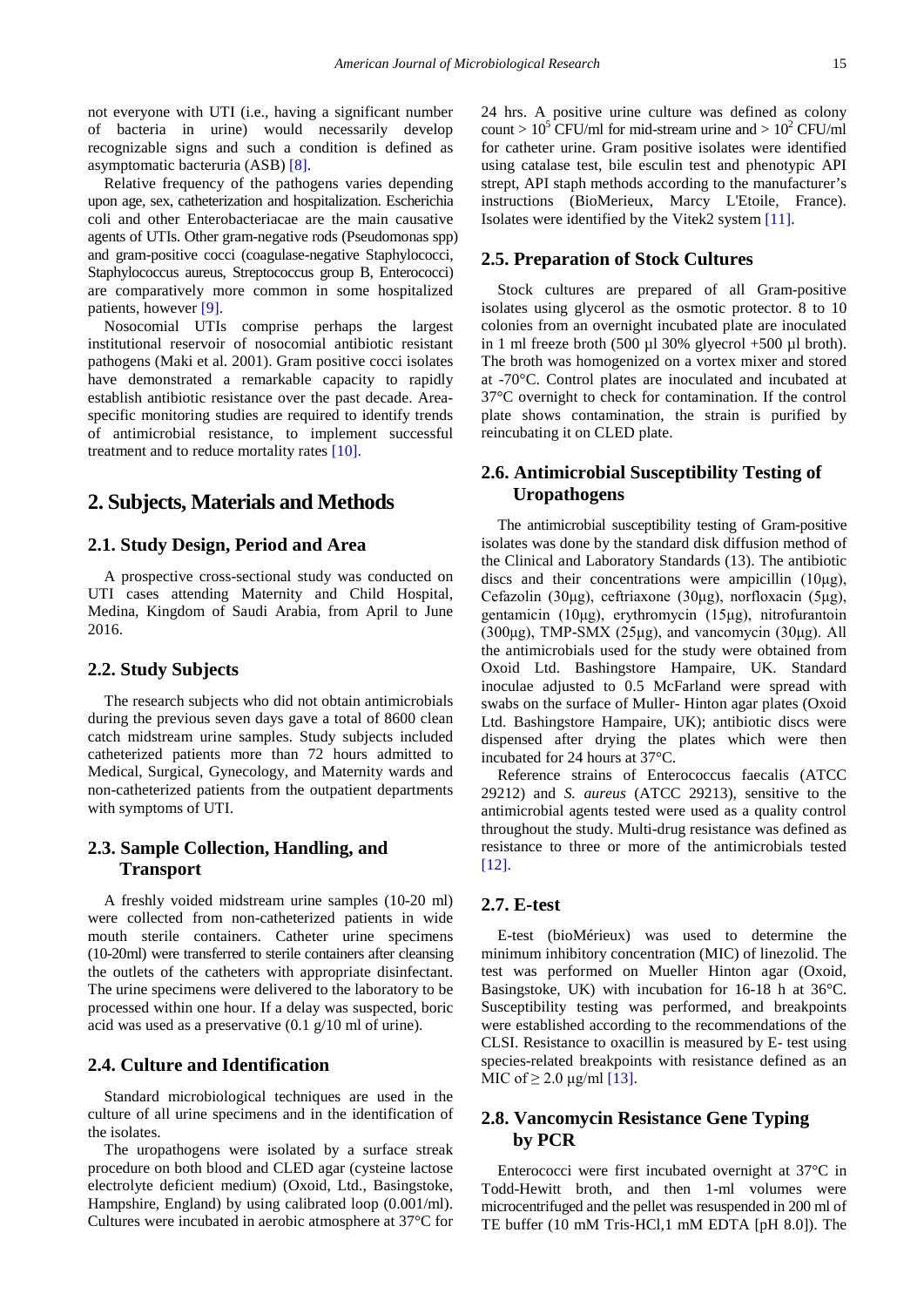suspensions were heated at 95°C for 20 min and then microcentrifuged for 2 min. Five-microliter volumes of the supernatant were subjected to PCR amplification in 50-ml reaction mixtures containing each deoxynucleoside triphosphate at a concentration of 200 mM, each primer at a concentration of approximately 1 mM, and 1 U of *Taq*  polymerase (Boehringer Mannheim) in 10 mM Tris-HCl (pH 8.3)-50 mM KCl-2 mM MgCl2-0.1% gelatin-0.1% Tween 20-0.1% Nonidet P-40.

The samples were subjected to 35 PCR cycles, each consisting of 1 min of denaturation at 94°C, 2 min of annealing at 60°C, and 2 min of elongation at 72°C. PCRs were analyzed by electrophoresis on 2% agarose gels and were stained with ethidium bromide. The oligonucleotide primers used for detection of *vanA*, *vanB*, *vanC1*, and *vanC2* or *vanC3* sequences were designed with reference to the sequences deposited in GenBank by P. Courvalin and colleagues under accession numbers X56895, L06138, M75132, L29638, and L29639, respectively. Primer sequences and specificities are presented in [Table 1.](#page-2-0)

For each sample, two PCRs were set up. One contained primers VanABF, VanAR, and VanBR, which direct amplification of 231- and 330-bp fragments from the *vanA*  and *vanB* genes, respectively. The other contained primers VanC1F, VanC1R, VanC23F, and VanC23R, which direct amplification of 447- and 597-bp fragments from the *vanC1* gene and either the *vanC2* or the *vanC3* gene, respectively. Multiplex PCRs were tested in duplicate. Known positive and negative controls were also included with each PCR run [\[14\].](#page-8-12) Genotype-negative VRE isolates, for which vancomycin MICs were 4 mg/ml, were also tested for the presence of *vanD* by using the primers described by Perichon et al. 1997 [\[15\].](#page-8-13)

#### **2.9. Statistical analysis**

The statistical analyses will be performed using Statistical Package for the Social Sciences (SPSS for Windows Version 22.0). All the results will be tabulated and presented by figures and histograms using the one-way ANOVA repeated measures, and paired T-test.

| Table 1. PCR primer sequences |  |
|-------------------------------|--|
|-------------------------------|--|

<span id="page-2-0"></span>

| <b>Primer</b>        | <b>Sequence</b>               | <b>Specificity</b><br>Location within gene (strand) |                                         |
|----------------------|-------------------------------|-----------------------------------------------------|-----------------------------------------|
| VanABF               | GTAGGCTGCGATATTCAAAGC         | vanA                                                | 358-378<br>$^{(+)}$                     |
|                      |                               | vanB                                                | 355-375<br>$^{(+)}$                     |
| VanAR                | CGATTCAATTGCGTAGTCCAA         | vanA                                                | 568-588<br>$(\rightarrow)$              |
| VanBR                | <b>GCCGACAATCAAATCATCCTC</b>  | vanB                                                | 664-684<br>$(\rightarrow)$              |
| VanCIF               | <b>TGGTATTGGTATCAAGGAAACC</b> | vanCl                                               | 139-160<br>$^{(+)}$                     |
| VanC1R               | AGATTGGAGCGCTGTTTTGTC         | vanCl                                               | 565-585<br>$\left( \rightarrow \right)$ |
| VanC23F              | CAGCAGCCATTGGCGTACAA          | $vanC2$ and $vanC3$                                 | 431-450<br>$(+)$                        |
| VanC <sub>23</sub> R | CAAGCAGTTTTTGTAGTAGTTC        | $vanC2$ and $vanC3$                                 | 1006-1027<br>$(-)$                      |

<sup>a</sup> Position in nucleotide sequence relative to the initiation codon. +, positive strand; −, negative strand.

## **3. Results**

Out of 8600 reviewed cases, 1137 (13.2 %) were culture positive. Gram-positive cocci represented 165  $(14.5\%)$  whereas 972 (85.5 %) were gram-negative bacilli. [\(Figure 1\)](#page-2-1)

<span id="page-2-1"></span>

Figure 1. Distribution of the isolated organisms from urine

Escherichia coli (E-coli) formed 63.8% (620/972) of isolated gram-negative cultures followed by Enterobacter spp (18.5%) and Kelebsiella spp (13.4%), while Acinetobacter species were the least isolated among gram-negative organisms (only 8 isolates). [\(Table 2\)](#page-2-2)

| Table 2. Distribution of isolated organisms from urine |  |  |
|--------------------------------------------------------|--|--|
|                                                        |  |  |

<span id="page-2-2"></span>

| Type of the isolate                   | Number $(\% )$<br>$(N=1137)$ |                            |  |
|---------------------------------------|------------------------------|----------------------------|--|
| <b>Gram negative Isolates</b>         | 972                          |                            |  |
| E-coli                                | 620(63.8)                    |                            |  |
| <b>Enterobacter species</b>           |                              | 180 (18.5)                 |  |
| Kelebsiella species                   | 130 (13.4)                   |                            |  |
| <b>Proteus species</b>                | 51(5.2)                      |                            |  |
| Morganella species                    | 12(1.2)                      |                            |  |
| <b>Acinetobacter species</b>          | 8(0.8)                       |                            |  |
|                                       | 165                          |                            |  |
| <b>Gram positive Isolates</b>         | Children<br>109              | <b>Adult females</b><br>56 |  |
| <b>Enterococci</b><br>117 (70.9)      |                              |                            |  |
| E-faecalis<br>88 (53.3)               | 62 (56.9)                    | 26 (46.4)                  |  |
| E-faecium<br>29 (17.6)                | 28(25.7)                     | 1(1.8)                     |  |
| Streptococcus agalactiae<br>39 (23.6) | 16 (14.7)                    | 23(41)                     |  |
| Staphylococcus aureus<br>9(5.5)       | 3(2.7)                       | 6(10.7)                    |  |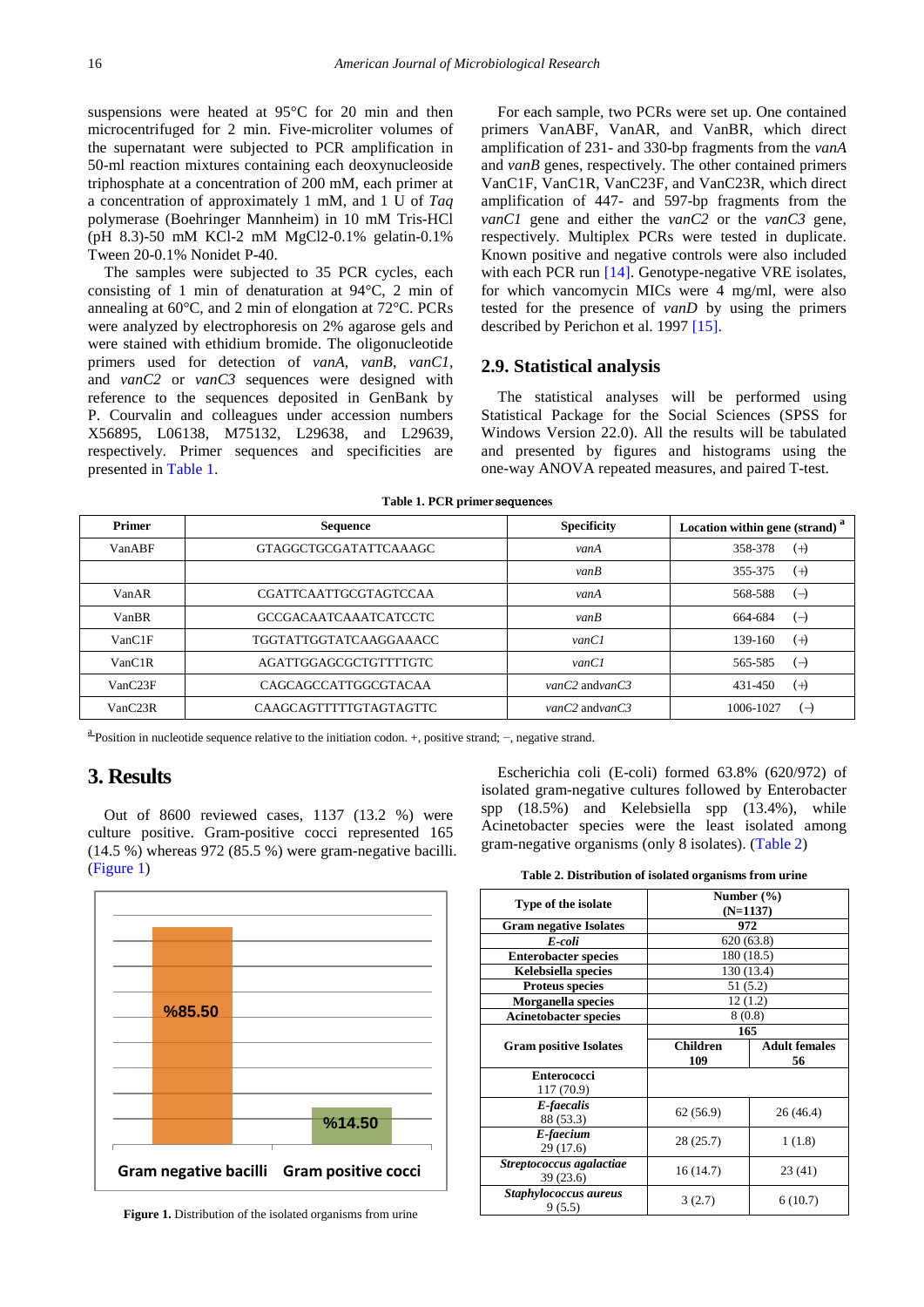Out of 165 Gram positive cocci culture, the isolation rate of Enterococcus spp was 70.9% (117/165). Enterococcus faecalis was isolated from 88 cultures (53.3 %) whereas Entercoccus faecium was isolated from 29 cultures (17.6 %). Streptococcus agalactiae represented 39 isolates (23.6 %) then Staphylococcus Aureus 9 (5.5 %) isolates. [\(Table 2\)](#page-2-2)

Frequency of isolated gram-positive cocci were higher among children (109/ 165) (66%) than adult females (56/165) (34%). The frequency of different gram-positive spp isolated from children and adult females are represented in [Table 2.](#page-2-2) Enterococcus faecalis isolated from children were 62 out of 109 (56.9 %) and 26 out of 56 in adult females (46.4%) while Staphylococcus aureus was the least isolated organism in children (3/109) (2.7%) and Enterococcus faecium was the least isolated organism among adult females (1/56) (1.8%) [\(Figure 2\)](#page-3-0).

Regarding children sex and age distribution, no significant difference in the frequency of isolation of gram-positive cocci from urine of male children (57/109) compared to female children (52/109) aged from 1 month to 13 years (52.3% and 47.7% respectively). However, gram-positive cocci were isolated from 28 infants  $\leq$  2 years and percentage of gram positive UTIs was significantly higher in male (71.4% "20/28") than female (28.6% "8/28") infants [\(Figure 3\)](#page-3-1). Among children those with isolated gram-positive cocci from their urine, 41 (37.6%) were presented with only urinary tract infection while the rest of cases (68/109) (62.4%) presented with other clinical manifestations and anomalies associated with urinary tract infections including chest infections, polycystic kidney, hydronephrosis, sepsis, epilepsy, colitis and sickle sick anaemia [\(Figure 4\)](#page-3-2). The majority of paediatric cases (55%) were admitted in inpatient paediatric departments, while 36.7% were from paediatric emergency department and 6.4% in neonatal intensive care units. Minority of cases were from other departments as nephrodialysis and behaviour and growth units [\(Figure 5\)](#page-4-0).

<span id="page-3-0"></span>

**Figure 2.** Frequency of gram-positive isolates in children (A) and adult females (B)

<span id="page-3-1"></span>

**Figure 3.** Age and sex distribution of gram-positive urinary isolates among children

<span id="page-3-2"></span>

Figure 4. Clinical presentation of children with gram-positive urinary isolates (\*chest infections, polycystic kidney, hydronephrosis, sepsis, epilepsy, colitis and sickle sick anaemia)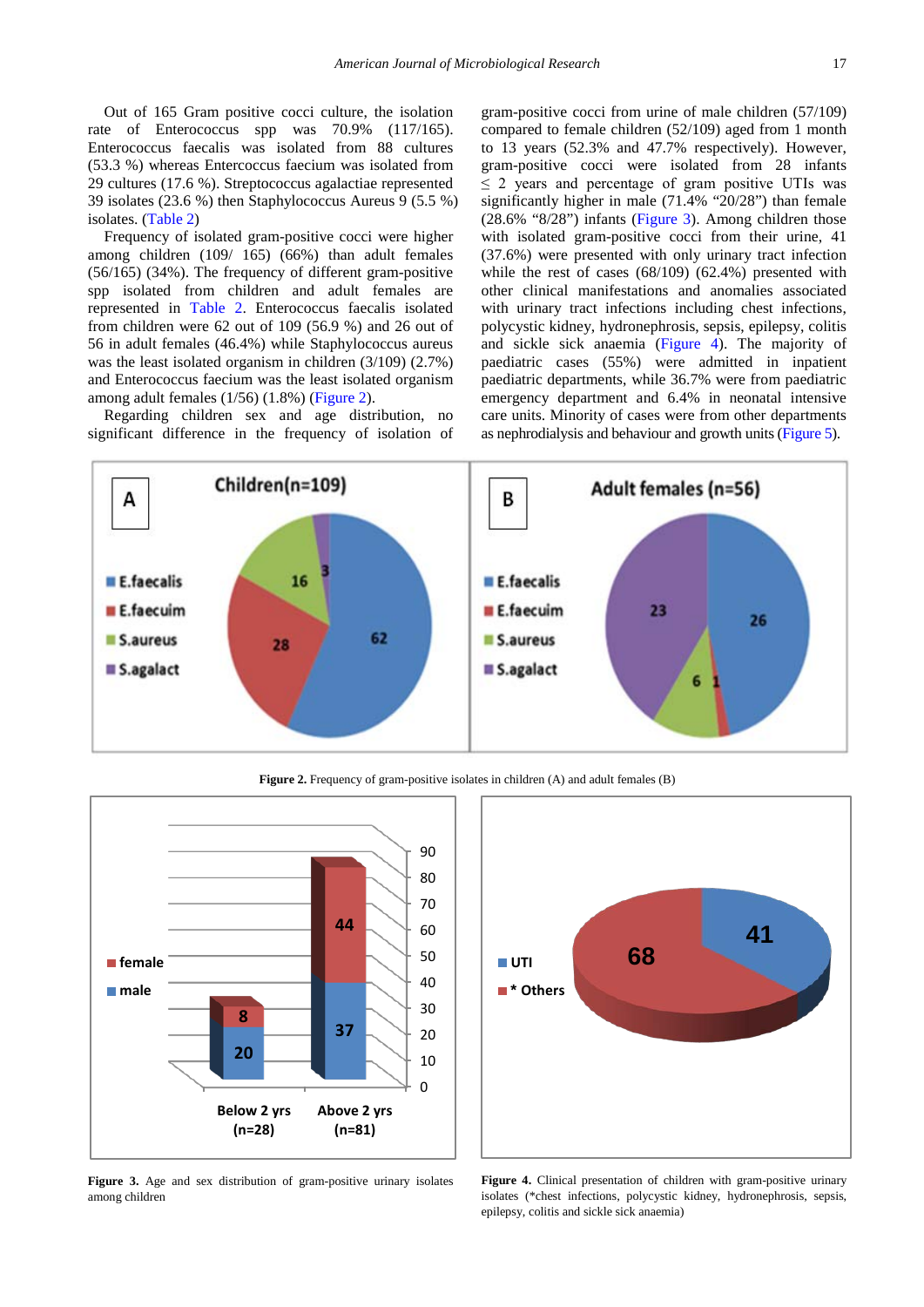<span id="page-4-0"></span>

**Figure 5.** Distribution of children with gram-positive urinary isolates in hospital (**\*** other departments as nephrodialysis and behaviour and growth units)

<span id="page-4-1"></span>

Figure 6. Clinical presentation of adult females with gram-positive urinary isolates (\*premature rupture of membranes, vaginitis, vaginal bleeding and fever)

<span id="page-4-2"></span>

**Figure 7.** Frequency of multidrug resistant gram-positive isolates

Regarding adult females, 42 out of 56 (75%) diagnosed after urine culture as urinary tract infection were pregnant. 19 of those pregnant females presented as asymptomatic bacteruria (GBS were isolated from 9 out of 19 cases (47.4%) of asymptomatic bacteruria). The remaining 25%

(14/56) of females included in the study presented with UTI associated with premature rupture of membranes, vaginitis, vaginal bleeding or fever [\(Figure 6\)](#page-4-1).

Multidrug resistant positive cocci formed 9.7% (16/165) of total gram-positive isolates [\(Figure 7\)](#page-4-2). VRE formed 87.5% (14/16) of multidrug resistant positive cocci, while MRSA formed 12.5% (2/16) [\(Figure 8\)](#page-4-3).

<span id="page-4-3"></span>

Figure 8. Distribution of multidrug resistant gram-positive cocci

Regarding cases of multidrug resistant positive cocci, 62.5% (10/16) was males, 93.7% (15/16) aged less than two years, and 87.4% (14/16) admitted in wards as inpatients. Only one third (31.2%, 5/16) presented with only urinary tract infection meanwhile the other two thirds (68.8%, 11/16) presented as combination of urinary tract infection and other presentations as respiratory tract infection (45.5%, 5/11), sepsis and vomiting (18.2%, 2/11 each). Nearly all cases were admitted for less than 25 days (93.7%, 15/16) and was cured (93.7%, 15/16). [\(Table 3\)](#page-4-4).

| Table 3. Description of multidrug resistant gram-positive cocci cases |  |  |  |  |  |  |
|-----------------------------------------------------------------------|--|--|--|--|--|--|
|-----------------------------------------------------------------------|--|--|--|--|--|--|

<span id="page-4-4"></span>

| <b>Point of description</b>    | Number $(N=16)$<br>$(VRE=14)$<br>$(MRSA=2)$ | $\frac{0}{0}$ |
|--------------------------------|---------------------------------------------|---------------|
| Sex:                           |                                             |               |
| - Male                         | 10                                          | 62.5          |
| - Female                       | 6                                           | 37.5          |
| Age:                           |                                             |               |
| $ \leq$ 2 years                | 15                                          | 93.7          |
| $\frac{-}{2}$ years            | 1                                           | 6.3           |
| Site of Admission:             |                                             |               |
| - Paediatric department        | 14                                          | 87.4          |
| $ PICU$                        | 1                                           | 6.3           |
| $-NICU$                        | 1                                           | 6.3           |
| Clinical presentation:         |                                             |               |
| - Pure urinary tract infection | 5                                           | 31.2          |
| - Other presentations          | 11                                          | 68.8          |
| Respiratory tract infection    | (5)                                         | (45.4)        |
| Sepsis                         | (2)                                         | (18.2)        |
| Vomiting                       | (2)                                         | (18.2)        |
| Hydronephrosis                 | (1)                                         | (9.1)         |
| Encephalopathy                 | (1)                                         | (9.1)         |
| Length of hospital stay:       |                                             |               |
| $-525$ days                    | 15                                          | 93.7          |
| $-$ >25 days                   | $\mathbf{1}$                                | 6.3           |
| Outcome:                       |                                             |               |
| - Cure                         | 15                                          | 93.7          |
| - Death                        | 1                                           | 6.3           |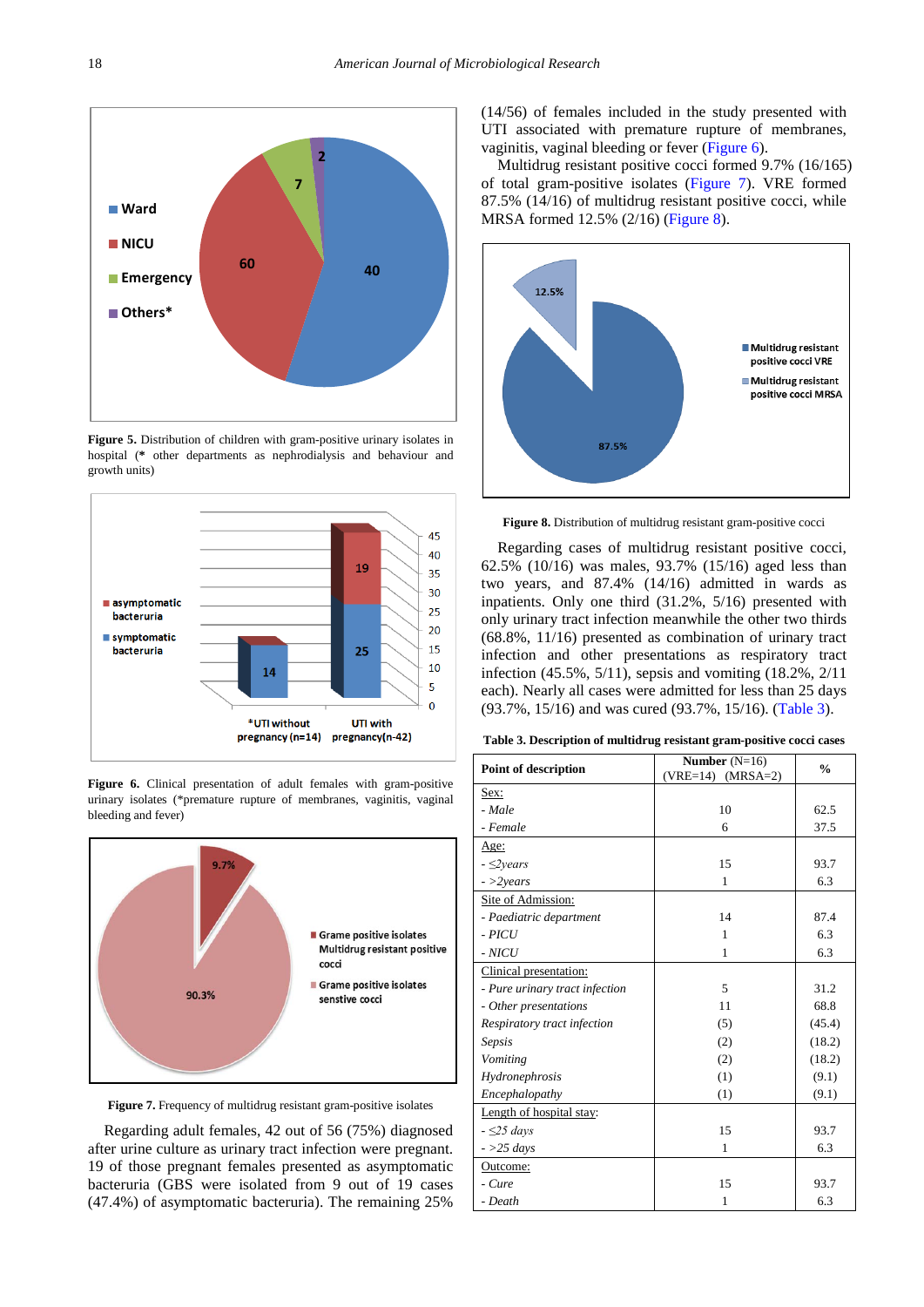<span id="page-5-0"></span>





Figure 10. Agarose gel electrophoresis showing positive amplification of 330 bp fragment specific for *Van B* of VRE from clinical specimens, lane 1: size marker (100 bp DNA ladder), lan2 2: negative control, lane 3: positive control, lane 5: *E. faecium* VRE isolated from urine

Regarding antibiotic sensitivity results for isolated gram-positive cocci, all Enterococcus faecalis isolates were sensitive to ampicillin, vancomycin and linezolid while, 75% of them were sensitive to nitrofurantoin and 18% were sensitive to gentamycin. All Enterococcus faecium isolates were sensitive to linezolid, 50% of them were sensitive to nitrofurantoin drug and all were resistant to ampicillin. Data from our investigation showed varying susceptibility to antibiotics with significant resistance of Enterococcus spp isolates (more than 80%) to erythromycin, ampicillin, cefazolin, ceftriaxone, norfloxacin, and sulfamethoxazole-trimethoprim. VRE isolates were all resistant to vancomycin and all sensitive to linezolid drugs. All staph aureus isolates were sensitive to cefazolin, nirtofurantoin and sulfamethoxazole drugs while, all MRSA isolates were resistant to penicillin, ampicillin, cefazolin, and nitrofurantoin. 75% of MRSA isolates were sensitive to sulfamethoxazole and all were sensitive to vancomycin drugs. All isolates of streptococcus agalactiae were sensitive to cefazolin and nitrofurantoin drugs, while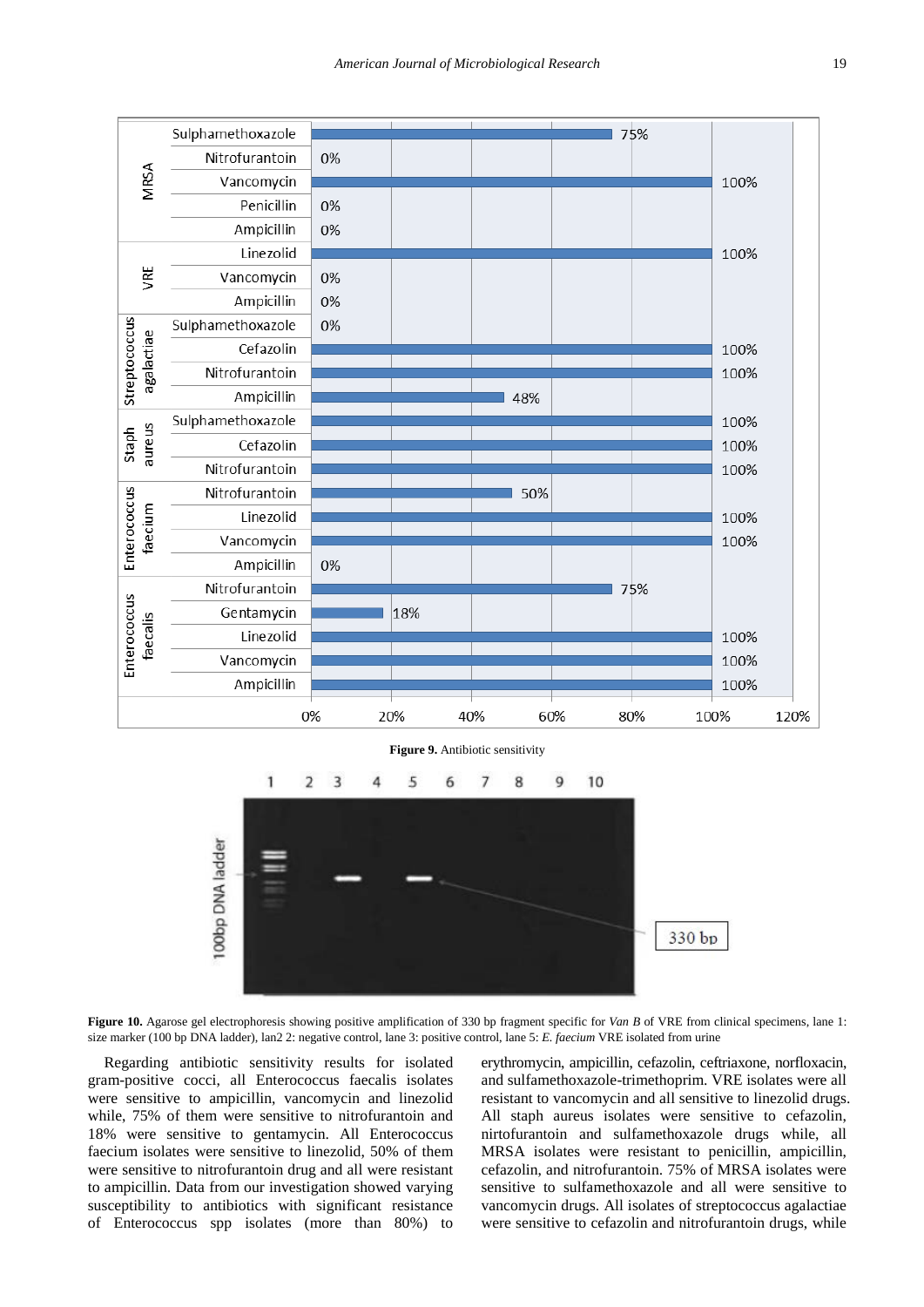52% of them resistant to ampicillin and all were resistant to sulfamethoxazole drugs [\(Figure 9\)](#page-5-0). Molecular typing of VRE strain in this study revealed *vanB* genotype.

## **4. Discussion**

Bacterial infection of the urinary tract is one of the common causes for seeking medical attention in the community. Effective management of patients suffering from bacterial UTIs commonly relays on the identification of the type of organisms that caused the disease and the selection of an effective antibiotic agent to the organism in question [\[16\].](#page-8-14)

In this study, the isolation rate of bacteria from urine was 13.2 %. This finding is in line with a study done in Addis Ababa where the prevalence of urinary tract infection was  $48/414$  (11.6%) [\[17\]](#page-8-15) and one from Iran which had a UTI rate of 13.2% [\[18\].](#page-9-0) This is possibly because UTI symptoms are not a reliable indicator of infection and in children younger than 2 years of age are non-specific.

In our investigation, most of the urine samples were collected from patients who did not have classic UTI symptoms, and most of the subjects had been referred by general practitioners not specialist physicians. These results indicate that urine culture is necessary in the majority of cases for a definitive diagnosis of UTI. On the other hand, our result is comparatively lower than reports within the country and other parts of the world. A study conducted in at the King Fahad National Guard Hospital in Riyadh reported 24.4% prevalence of hospital acquired UTI [\[19\].](#page-9-1) In another study in Kenya, 24% prevalence of UTI was detected [\[16\],](#page-8-14) this might have been either due to sample size variation or the studies might have been based on retrospective survey.

In this study, the most frequent uropathogens were Gram negatives which made up to 85.5% of all isolates [\(Figure 1\)](#page-2-1). Our result is in concordance with that published by Angoti et al, 2016 [\[20\]](#page-9-2) who isolated gram negatives from 80% of positive urine culture*s. E. coli* was by far the most common bacteria isolated from urine samples in both outpatients and inpatients of both sexes (63.8%), followed by Enterobacter spp (18.5%), Klebsiella spp (13.4%) and Proteus spp. (5.2%) while Acinetobacter spp were the least isolated among gram-negative organisms (only 8 isolates i.e., 0.8%) [\(Table 2\)](#page-2-2). This finding was in agreement with other studies [\[18,21\]](#page-9-0) where *Escherichia coli* was the most common etiological agent of UTI (74.6%, 80.5% respectively), followed by Klebsiella spp (11.7%) (18) and Proteus spp. (6.1%) [\[21\].](#page-9-3)

Recently, gram-positive species recovered from urine have gained special attention and are identified more frequently. Symptoms associated with uncomplicated UTI caused by Gram-positive uropathogens are similar to those caused by Gram-negative organisms. Complicated UTIs often occur in nosocomial settings, particularly in individuals with structural or functional alterations of the urinary tract (often associated with urinary catheterization), or other underlying renal, metabolic, or immunological disorders [\[22\];](#page-9-4) those populations are at greater risk of Gram-positive and polymicrobial UTI of [\[23\].](#page-9-5) In spite of being usually seen in small numbers of cultured urine samples, *Staphylococcus aureus*, coagulase negative Staphylococcus, Streptococci and Enterococci are recognized as important causes of UTI [\[24,25\].](#page-9-6)

In this study, we investigated the frequency and antimicrobial susceptibility patterns of Gram-positive cocci isolated from patients with nosocomial UTI at the maternity and child hospital (MHC) in Medina, KSA.

In this study, 14.5% of our urine isolates were grampositive cocci (165/1137) [\(Figure 1\)](#page-2-1). Higher isolation rates of gram-positive cocci from urine were reported in other studies [\[18,21,26\].](#page-9-0) The variations in the type and distribution of UTI-causing bacteria in various geographic regions and countries may be due to training, host conditions, hygiene practices, and healthcare practices.

*Enterococcus faecalis* isolated from children were 62 out of 109 (56.9 %) and 26 out of 56 in adult females (46.4%) while *Staphylococcus aureus* was the least isolated organism in children (3/109) (2.7%) and *Enterococcus faecium* was the least isolated organism among adult females (1/56) (1.8%) [\(Figure 2\)](#page-3-0). This result is different from that of Tayebi et al, 2014 [\[27\]](#page-9-7) who reported that *S. aureus* was the most common gram-positive cocci isolated in both sexes and all age-groups (*S. aureus* strains were responsible for 59.8% of UTI cases).

The incidence of UTI varies according to the age and sex of children. It is known that UTI is more frequent in boys in the first 2 years of life (period of infancy). In the present study this was also true. Gram positive cocci were isolated from 28 infants  $\leq$  2 years and percentage of gram positive UTIs was significantly higher in male (71.4% "20/28") than female (28.6% "8/28") infants [\(Figure 3\)](#page-3-1). This was very close to the value arrived at in the study done by Saeed and coworkers, 2015 [\[28\]](#page-9-8) who reported that the percentage of UTIs was significantly higher in males (60.9%) than females (39.1%) during the first 3 months of life. This male to female preponderance during infancy, may be due to congenital obstruction, phimosis and high frequency of urethral malformations in male infants [\[29\],](#page-9-9) In addition to high frequency of UTI in uncircumcised boys [\[30\].](#page-9-10) Another study [\[31\]](#page-9-11) found that there are almost equal numbers of cases of UTI for the first two years of life in male and female patients, and then a marginally increasing rate of UTI was found among female children older than two years.

Among children with isolated gram-positive cocci from urine, only one third of cases (37.6%) were presented with urinary tract infections while most cases (68/109) (62.3%) were presented with other conditions including chest infections, polycystic kidney, hydronephrosis, sepsis, epilepsy, colitis and sickle sick anaemia [\(Figure 4\)](#page-3-2). Multiple studies mentioned that the classical features of UTI are absent in young children, who often present with few signs or symptoms other than fever [\[32,33,34\].](#page-9-12) Urinalysis in febrile babies, especially boys younger than 12 months, is important to consider because febrile urinary tract infections (UTI) have long been considered amongst the most common serious bacterial infections in childhood with renal scarring a frequent outcome [\[35\].](#page-9-13) The majority of paediatric cases (55%) in the current study were admitted in inpatient paediatric departments, while 36.7% were from paediatric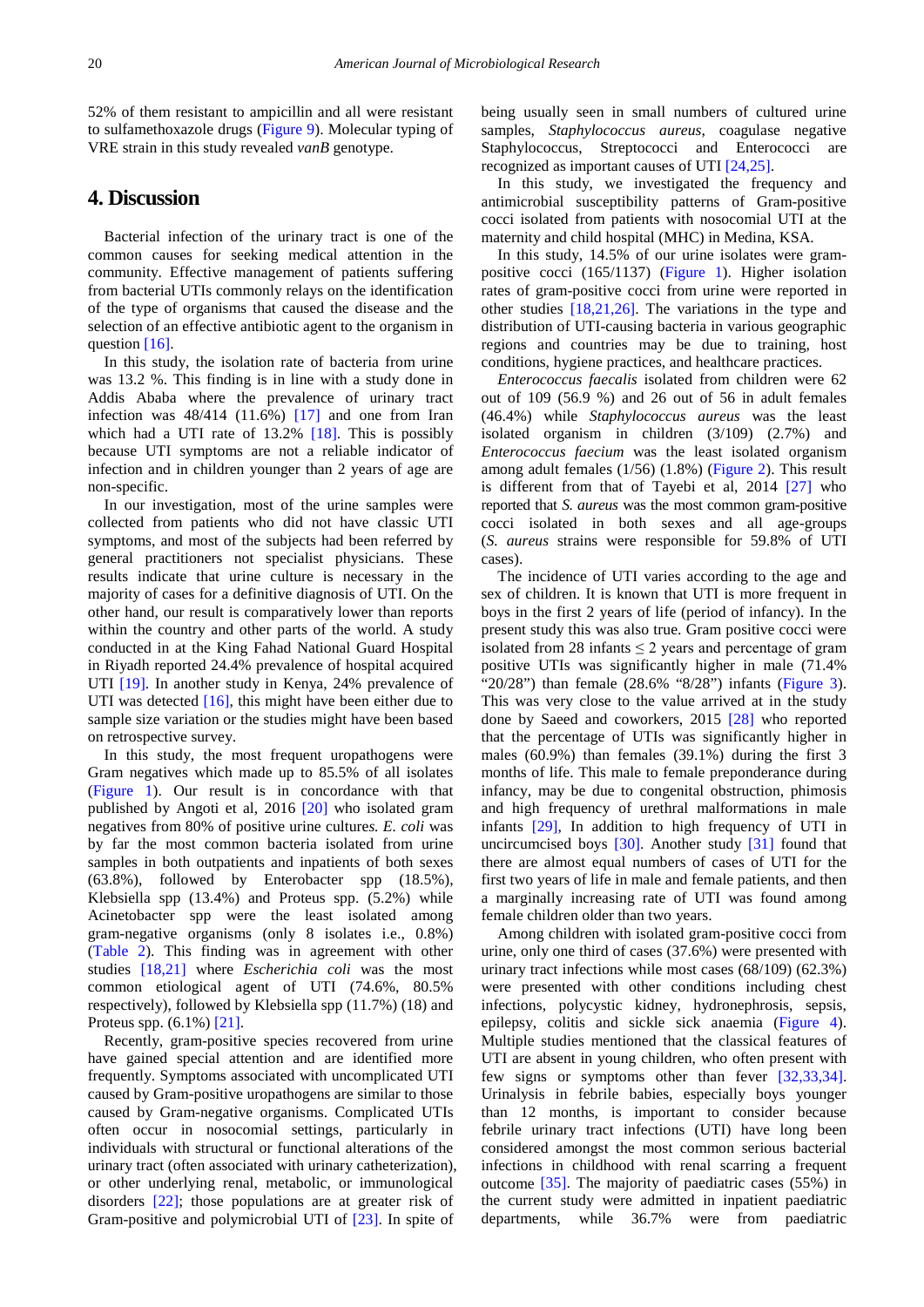emergency department and 6.4% in neonatal intensive care units. Minority of cases were from other departments as nephrodialysis and behaviour and growth units [\(Figure 5\)](#page-4-0).

The rate of UTIs gradually increases with age to 30 years in women (average 20-40 years which is the childbearing period) [\[36\].](#page-9-14) Regarding adult females in our study, 42 out of 56 (75%) presented with urinary tract infection associated with pregnancy while the other 14 (25%) presented with UTI associated with other conditions such as vaginitis, abnormal vaginal bleeding and fever [\(Figure 6\)](#page-4-1). In addition, we had a 34% (19/56) prevalence of asymptomatic bacteriuria in our study population. Our value is much higher than the range of 2-10% reported elsewhere [\[37,38,39\].](#page-9-15) Variation in studies may be due to differences in geographical location, socioeconomic status, setting of study (primary care, general hospital and community), sample size and variation in screening tests (cut-off point for the detection of pathogens).

For long time, enterococci were frequently considered to be commensal organism and was ignored when isolated in clinical laboratory. But recently its capability of causing variety of infections, especially in hospitalized patients, and difference in antimicrobial sensitivity of each species to varying antibiotics have led to understanding the importance of identification of *Enterococcus* to species level. Enterococcus species were by far the most common gram-positive cocci isolated from urine samples in our study (71.9%). *E. faecalis* was the predominant species (53.3% of isolates) [\(Table 2\)](#page-2-2), which is not surprising, in light of global epidemiological reports on the causative agents for UTIs [\[10\]](#page-8-8) while was contrary to the findings of others [\[40,41\]](#page-9-16) who reported Staphylococcus species as the most commonly isolated gram positive uropathogen. The high incidence of enterococcal UTI may be attributed to the underlying condition, longer hospital stay, colonization of Foley's catheters and increasing use of broad-spectrum antibiotics particularly cephalosporins as the case in our hospital.

The increased incidence of enterococcal UTI is alarming; resistance to most commonly used antimicrobial agents is a typical characteristic of these bacteria. In the current study, 75% of Enterococcus *faecalis* and 50% of *Enterococcus faecium* isolates were sensitive to nitrofurantoin [\(Figure 9\)](#page-5-0). This result was comparable with that published by Al-Tawfiq and Anani, 2009 [\[42\]](#page-9-17) who found that the susceptibility of HCA and CA isolates of *E. faecalis* to nitrofurantoin were 78.3 and 93.6%, respectively. Several other investigators have reported isolates that have reduced sensitivity to nitrofurantoin [\[43\].](#page-9-18) 18% of Enterococcus *faecalis* isolates were sensitive to gentamycin. Gajdács et al, 2020 reported that high-level aminoglycoside resistance in enterococci was noted in 31.0-46.6% of cases [\[44\].](#page-9-19)

Data from our investigation showed varying susceptibility to antibiotics with significant resistance of Enterococcus spp isolates (more than 80%) to erythromycin, ampicillin, cefazolin, ceftriaxone, norfloxacin, and sulfamethoxazoletrimethoprim. The motivation for resistance to these antibiotics could be their abuse in the hospitals and the community. All the enterococcal isolates (other than VRE

isolates) were susceptible to vancomycin and linezolid. This finding is similar to that published in the study done by Kaur et al., 2014 in India [\[45\].](#page-9-20)

*S. aureus* is an important uropathogen and was responsible for 10.7% (6/56) of UTI cases among adult females in our study [\(Figure 2\)](#page-3-0). This result matched with that of Tchente Nguefack et al, 2019 who reported that *S. aureus* accounted for 8.6% of pathogens involved in bacteriuria of pregnant women [\[46\].](#page-9-21) Similarly, Baraboutis et al, 2010 stated that in contrast to *S. saprophyticus,* which is a predominant cause of community-acquired UTI, *S. aureus* UTI more often occurs in urinary-catheterized and pregnant individuals [\[47\].](#page-9-22) It has been emphasized that any amount of this bacterium should be subjected to antibiogram test [\[48\].](#page-9-23)

Over the last decade there has been a substantial increase in resistance of *S. aureus* strains to antibiotics. In this study, fortunately resistant strains to cefazolin, nirtofurantoin, sulfamethoxazole and vancomycin were not observed [\(Figure 9\)](#page-5-0). Similar findings were present in the study of Tayebi et al, 2014 [\[41\].](#page-9-24) Based on our study, a high level of resistance to ampicillin was seen among *Staphylococcus aureus* isolates. In concordance with other studies, these results implied that ampicillin cannot be used for treatment of UTI [\[49,50\].](#page-9-25)

*Streptococcus agalactiae*, otherwise known as group B Streptococcus (GBS) is a gram-positive β-hemolytic chain-forming coccus that is a common asymptomatic inhabitant of the lower gastrointestinal and female reproductive tracts. In our study, GBS was estimated to cause 3.4% (39/1137) of all monomicrobial UTIs [\(Table 2\)](#page-2-2). Our result approached to that reported by Foxman, 2003 [\[51\].](#page-9-26) Asymptomatic bacteriuria (ASB) caused by GBS is common among pregnant females with higher risk of ascending pyelonephritis that can progress to bacteremia and/or urosepsis [\[52\].](#page-9-27) 

In addition, GBS is the leading cause of sepsis and meningitis in newborns and can be acquired by the newborn in utero or during passage through the colonized birth canal [\[53\].](#page-9-28) This was apparent in our study in which GBS were isolated from 9 out of 19 cases (47.4%) of asymptomatic bacteriuria among pregnant females included in the study.

All isolates of *Streptococcus agalactiae* in our study were sensitive to cephalocin and nitrofurantoin, while 52% of them were resistant to ampicillin and all were resistant to Trimethoprim-sulfamethoxazole [\(Figure 6\)](#page-4-1). This result was matched with that arrived by Alhambra et al, 2004 [\[54\]](#page-9-29) who found that *S. agalactiae* isolates were susceptible to the β-lactams and nitrofurantoin used in the treatment of UTIs caused by this species. However, levels of resistance to macrolides and lincosamides were significant (20%) in their study and most isolates (83.5%) were resistant to tetracyclines.

(MDR) was defined as resistance to at least three or more antibiotics [\[12\].](#page-8-10) In the current study, multidrug resistant positive cocci formed 9.7% (16/165) of total gram-positive isolates [\(Figure 7\)](#page-4-2) including vancomycin resistant enterococci (VRE) (8.5%) and methicillin resistant staph aureus (MRSA) (1.2%) [\(Figure 8\)](#page-4-3). Recent studies have reported the increasing prevalence of multi drug resistant *S. aureus especially MRSA* in UTIs [\[55\]](#page-9-30)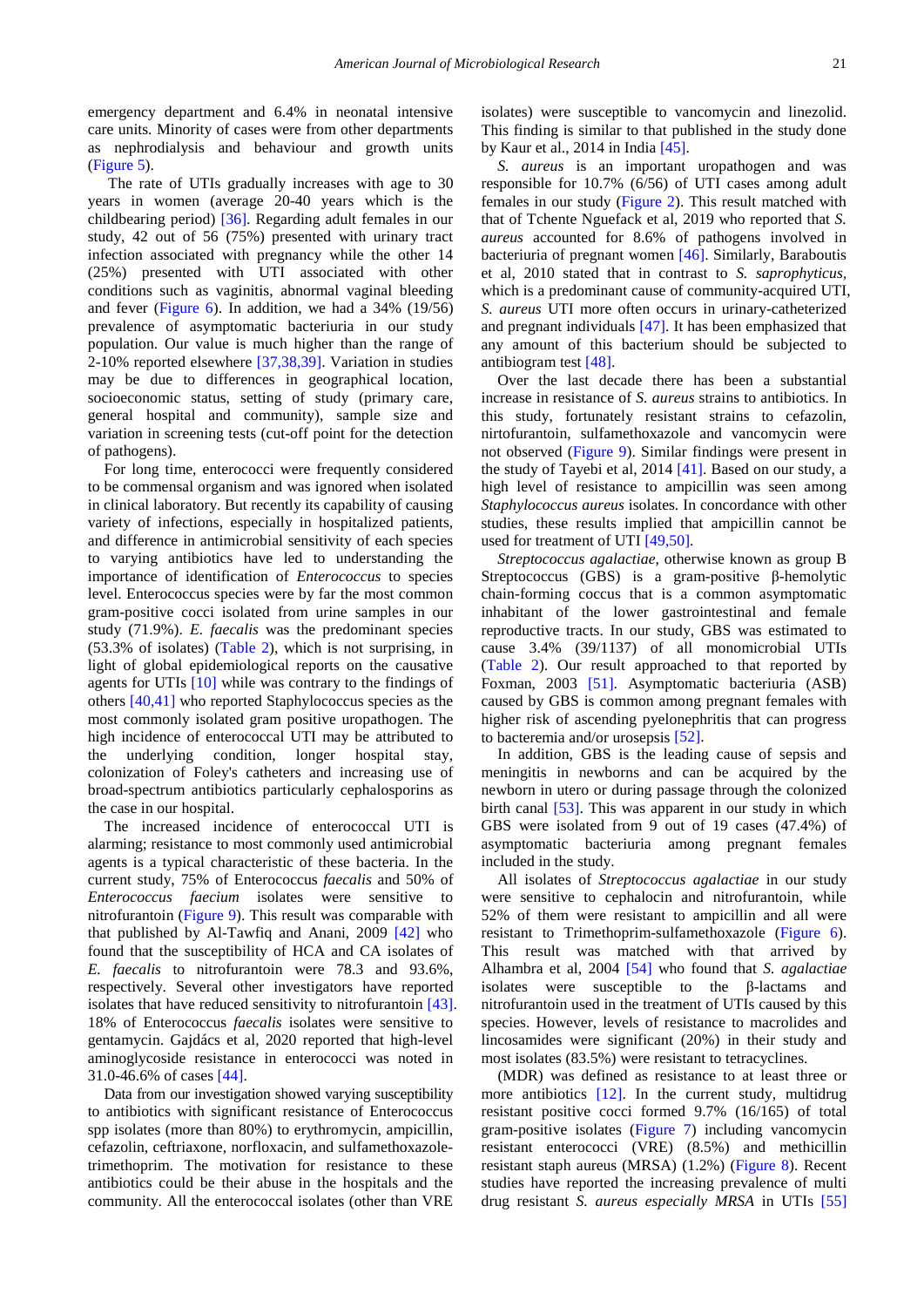Tayebi et al, 2014 reported of 316 isolates tested 151  $(47.8\%)$  were MDR  $[27]$ . All the 16 MDR stains were isolated from infants (15 0f them were less than 2 years); 10 males and 6 females and all were admitted in the hospital. It could be attributable to high usage of antimicrobial agents in the hospitals. Monitoring of antimicrobial susceptibility helps prevent the spread of resistant isolates and eliminate the use of antibiotics for a prolonged period [\[56,57\].](#page-9-31)

Only one third of our MDR-infected infants presented with symptoms of UTI (31.2%) and the mortality rate among them was 6.3% (1/16) [\(Table 3\)](#page-4-4). VRE colonization is seen more frequently in newborns who have medical problems during follow-up. Therefore, surveillance cultures that performed routinely in NICUs, would be helpful to detect VRE colonization in time and to implement isolation precautions rapidly to prevent dissemination of the organism and decrease the incidence of bacteremia and death [\[58\].](#page-9-32)

Among the strains of Enterococcus spp. investigated in this study, 14/117 (11.9%) were VRE. The 14 VRE isolates were *Enterococcus faecium*. This result matched the study of Gajdács et al, 2020 in which all urinary VRE isolates were exclusively from *E. faecium* [\[44\].](#page-9-19) Among *E*. *faecium* isolates, *vanB* genotype was detected. The predominance of *E. faecium vanB* was similarly reported in an Australian paper [\[59\]](#page-9-33) and suggested an epidemiology different from that in either Europe or the United States. On the other hand, a study held in a tertiary hospital in Saudi Arabia and reported that *vanA+/vanB+* with *vanB* phenotype were predominant [\[60\].](#page-9-34) Another study conducted in King Faisal Hospital in Rhiyad showed predominant vanA genotype and provided the first report of *vanB* phenotype- *vanA* genotype incongruent *E. faecium* in the Middle East region [\[61\].](#page-10-0) Molecular typing indicates clonal spread and high occurrence of virulence genes associated with epidemic clones.

### **5. Conclusion**

Gram-positive organisms recovered from urine are found more often with increasing levels of antibiotic resistance. Continuous Surveillance for multidrug-resistant strains is necessary to prevent the further spread of resistant isolates and to provide physicians with knowledge about the most effective empirical treatment of UTIs. From the present study, vancomycin and nitrofurantoin seem to be effective drugs for treatment of UTI associated with gram positive cocci. According to our findings, Ampicilin, Ceftriaxone, erythromycin and Sulfamethoxazole-trimethoprim are not effective drugs for treatment of gram positive UTI. Molecular typing of VRE strain in this study revealed *vanB* genotype.

## **Acknowledgements**

The authors would like to thank the staff of Maternity and child hospital in Medina for their assistance in this study.

# **Ethics Approval and Consent to Participate**

- 1. The study protocol was approved by the Studies and Research Committee, MMCH, General Directorate of Health, Madinah, Saudi Arabia.
- 2. Maintaining confidentiality of information obtained from subjects under the study.
- 3. Results of samples collected were donated to physicians of patients included in the study for treatment prescription.

# **Conflict of Interest**

The authors declare that they have no conflict of interests.

#### **References**

- <span id="page-8-0"></span>[1] Barišić Z, Babić-Erceg A, Borzić E, Zoranić V, Kaliterna V, Carev M. Urinary tract infections in South Croatia: aetiology and antimicrobial resistance. Int J Antimicrob Agents. 2003; 22: 61-4.
- [2] Prais D, Straussberg R, Avitzur Y, Nussinovitch M, Harel L, Amir J. Bacterial susceptibility to oral antibiotics in community acquired urinary tract infection. Arch Dis Child. 2003; 88(3): 215-8.
- <span id="page-8-1"></span>[3] Foxman B. Epidemiology of urinary tract infections: incidence, morbidity, and economic costs. Am J Med. 2002; 113(1): 53-70.
- <span id="page-8-2"></span>[4] Mazzulli T. Resistance trends in urinary tract pathogens and impact on management. J Urol. 2002; 168(4 Part 2): 1720-2.
- <span id="page-8-3"></span>[5] Maki DG, Tambyah PA. Engineering out the risk for infection with urinary catheters. Emerg Infect Dis. 2001; 7(2): 342.
- <span id="page-8-4"></span>[6] Finer G, Landau D. Pathogenesis of urinary tract infections with normal female anatomy. Lancet Infect Dis. 2004; 4(10): 631-5.
- <span id="page-8-5"></span>[7] Brook I. Urinary tract and genito $\Box$  urinary suppurative infections due to anaerobic bacteria. Int J Urol. 2004; 11(3): 133-41.
- <span id="page-8-6"></span>[8] Le J, Briggs GG, McKeown A, Bustillo G. Urinary tract infections during pregnancy. Ann Pharmacother. 2004; 38(10): 1692-701.
- <span id="page-8-7"></span>[9] Sefton AM. The impact of resistance on the management of urinary tract infections. Int J Antimicrob Agents. 2000; 16(4): 489-91.
- <span id="page-8-8"></span>[10] Hryniewicz K, Szczypa K, Sulikowska A, Jankowski K, Betlejewska K, Hryniewicz W. Antibiotic susceptibility of bacterial strains isolated from urinary tract infections in Poland. J Antimicrob Chemother. 2001; 47(6): 773-80.
- <span id="page-8-9"></span>[11] Bonadio M, Meini M, Spitaleri P, Gigli C. Current microbiological and clinical aspects of urinary tract infections. Eur Urol. 2001; 40(4): 439-45.
- <span id="page-8-10"></span>[12] Traub WH, Leonhard B. Agar disk diffusion (Bauer-Kirby) tests with various fastidious and nonfastidious reference (ATCC) strains: Comparison of several agar media. Chemotherapy. 1994; 40(6): 374-83.
- <span id="page-8-11"></span>[13] Weinstein MP, Lewis JS. The Clinical and Laboratory Standards Institute Subcommittee on Antimicrobial Susceptibility Testing: Background, Organization, Functions, and Processes. J Clin Microbiol. 2020; 58(3).
- <span id="page-8-12"></span>[14] Bell JM, Paton JC, Turnidge J. Emergence of vancomycinresistant enterococci in Australia: phenotypic and genotypic characteristics of isolates. J Clin Microbiol. 1998; 36(8): 2187-90.
- <span id="page-8-13"></span>[15] Perichon B, Reynolds P, Courvalin P. VanD-type glycopeptideresistant Enterococcus faecium BM4339. Antimicrob Agents Chemother. 1997; 41(9): 2016-8.
- <span id="page-8-14"></span>[16] Biosciences A. Isolation and antimicrobial susceptibility testing of Escherichia coli causing urinary tract infections. October. 2009; 22: 1320-5.
- <span id="page-8-15"></span>[17] Assefa A, Asrat D, Woldeamanuel Y, Abdella A, Melesse T. Bacterial profile and drug susceptibility pattern of urinary tract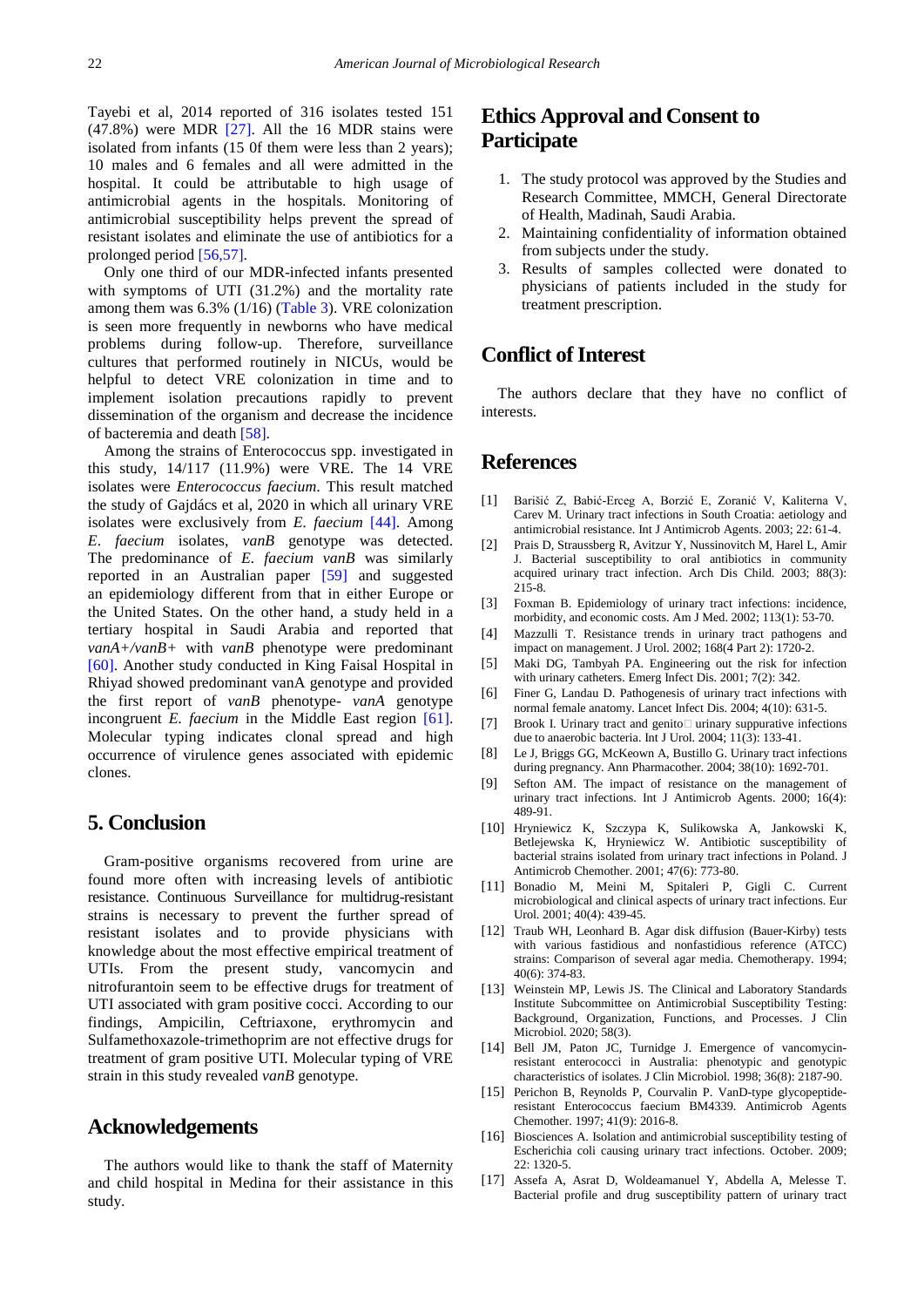infection in pregnant women at Tikur Anbessa Specialized Hospital Addis Ababa, Ethiopia. Ethiop Med J. 2008; 46(3): 227- 35.

- <span id="page-9-0"></span>[18] Farajnia S, Alikhani MY, Ghotaslou R, Naghili B, Nakhlband A. Causative agents and antimicrobial susceptibilities of urinary tract infections in the northwest of Iran. Int J Infect Dis. 2009; 13(2): 140-4.
- <span id="page-9-1"></span>[19] Balkhy HH, Cunningham G, Chew FK, Francis C, Al Nakhli DJ, Almuneef MA, et al. Hospital-and community-acquired infections: a point prevalence and risk factors survey in a tertiary care center in Saudi Arabia. Int J Infect Dis. 2006; 10(4): 326-33.
- <span id="page-9-2"></span>[20] Angoti G, Goudarzi H, Hajizadeh M, Tabatabaii Z. Bacteria isolated from urinary tract infection among patients and determination of the antibiotic susceptibility patterns of the gram negative bacteria in Iran. Nov Biomed. 2016; 4(1): 1-4.
- <span id="page-9-3"></span>[21] Raka L, Mulliqi-Osmani G, Berisha L, Begolli L, Omeragiq S, Parsons L, et al. Etiology and susceptibility of urinary tract isolates in Kosova. Int J Antimicrob Agents. 2004; 23: 2-5.
- <span id="page-9-4"></span>[22] Wagenlehner FME, Naber KG. Current challenges in the treatment of complicated urinary tract infections and prostatitis. Clin Microbiol Infect. 2006; 12: 67-80.
- <span id="page-9-5"></span>[23] Matthews SJ, Lancaster JW. Urinary tract infections in the elderly population. Am J Geriatr Pharmacother. 2011; 9(5): 286-309.
- <span id="page-9-6"></span>[24] Esmaeili M. Antibiotics for causative microorganisms of urinary tract infections. 2005;
- [25] Mohammad-Jafari H, Saffar MJ, Nemate I, Khalilian HSA-R. Increasing antibiotic resistance among uropathogens isolated during years 2006-2009: impact on the empirical management. Int braz j urol. 2012; 38(1): 25-32.
- [26] Tessema B, Kassu A, Mulu A, Yismaw G. Pridominant isolates of urinary tract pathogens and their antimicrobial susceptiblity patterns in Gondar University Teaching Hospital, nothwest Ethiopia. Ethiop Med J. 2007; 45(1): 61.
- <span id="page-9-7"></span>[27] Tayebi Z, Seyedjavadi SS, Goudarzi M, Rahimi MK, Boromandi S, Bostanabad SZ, et al. Frequency and antibiotic resistance pattern in gram positive uropathogenes isolated from hospitalized patients with urinary tract infection in Tehran. Iran J Genes Microb Immun. 2014; 2014: 1-9.
- <span id="page-9-8"></span>[28] Mansoor IY, AL-Otraqchi KIB, Saeed CH. Prevalence of urinary tract infections and antibiotics susceptibility pattern among infants and young children in Erbil city. Zanco J Med Sci. 2015; 19(1): 915-22.
- <span id="page-9-9"></span>[29] Kanellopoulos TA, Salakos C, Spiliopoulou I, Ellina A, Nikolakopoulou NM, Papanastasiou DA. First urinary tract infection in neonates, infants and young children: a comparative study. Pediatr Nephrol. 2006; 21(8): 1131-7.
- <span id="page-9-10"></span>[30] Yilmaz Y, Tazegun ZT, Aydin E, Dulger M. Bacterial uropathogens causing urinary tract infection and their resistance patterns among children in Turkey. Iran Red Crescent Med J. 2016; 18(6).
- <span id="page-9-11"></span>[31] Shaikh N, Morone NE, Bost JE, Farrell MH. Prevalence of urinary tract infection in childhood: a meta-analysis. Pediatr Infect Dis J. 2008; 27(4): 302-8.
- <span id="page-9-12"></span>[32] Sivaraj P, Pradhan S, Beriha S, Barik R, Tago N, Das L, et al. Study of risk factors associated with febrile urinary tract infection in children. Sri Lanka J Child Heal. 2015; 44(3).
- [33] Korbel L, Howell M, Spencer JD. The clinical diagnosis and management of urinary tract infections in children and adolescents. Paediatr Int Child Health. 2017; 37(4): 273-9.
- [34] Shrestha LB, Baral R, Poudel P, Khanal B. Clinical, etiological and antimicrobial susceptibility profile of pediatric urinary tract infections in a tertiary care hospital of Nepal. BMC Pediatr. 2019; 19(1): 36.
- <span id="page-9-13"></span>[35] Sakran W, Miron D, Halevy R, Colodner R, Smolkin V, Koren A. Community acquired urinary tract infection among hospitalized children in northern Israel: pathogens, susceptibility patterns and urinary tract anomalies. Harefuah. 2003; 142(4): 249-52.
- <span id="page-9-14"></span>[36] Glover M, Moreira CG, Sperandio V, Zimmern P. Recurrent urinary tract infections in healthy and nonpregnant women. Urol Sci. 2014; 25(1): 1-8.
- <span id="page-9-15"></span>[37] Easter SR, Cantonwine DE, Zera CA, Lim K-H, Parry SI, McElrath TF. Urinary tract infection during pregnancy, angiogenic factor profiles, and risk of preeclampsia. Am J Obstet Gynecol. 2016; 214(3): 387-e1.
- [38] Marzieh J, Mohsen S, Nasrin R, Koroosh K. Prevalence of urinary tract infection and somes factors affected in pregnant women in Iran, Karaj. Middle-East J Sci Res. 2014; 20(7): 782-5.
- [39] Labi AK, Yawson AE, Ganyaglo GY, Newman MJ. Prevalence and associated risk factors of asymptomatic bacteriuria in antenatal clients in a large teaching hospital in Ghana. Ghana Med J. 2015; 49(3): 154-8.
- <span id="page-9-16"></span>[40] Khoshbakht R, Salimi A, SHIRZAD AH, Keshavarzi H. Antibiotic susceptibility of bacterial strains isolated from urinary tract infections in Karaj, Iran. 2013;
- <span id="page-9-24"></span>[41] von Eiff C, Proctor RA, Peters G. Coagulase-negative staphylococci: pathogens have major role in nosocomial infections. Postgrad Med. 2001; 110(4): 63-76.
- <span id="page-9-17"></span>[42] Al-Tawfiq JA, Anani AA. Antimicrobial susceptibility pattern of bacterial pathogens causing urinary tract infections in a Saudi Arabian hospital. Chemotherapy. 2009; 55(2): 127-31.
- <span id="page-9-18"></span>[43] Sheikholeslami NZ, Hassanshahi G. The frequency of coagulase negative staphylococci urinary infections with antimicrobial resistance pattern in Rafsanjan. Pakistan J Med Sci. 2010; 26(1): 107-10.
- <span id="page-9-19"></span>[44] Gajdács M, Ábrók M, Lázár A, Burián K. Increasing relevance of Gram-positive cocci in urinary tract infections: A 10-year analysis of their prevalence and resistance trends. Sci Rep. 2020; 10(1): 1- 11.
- <span id="page-9-20"></span>[45] Kaur N, Sharma S, Malhotra S, Madan P, Hans C. Urinary tract infection: aetiology and antimicrobial resistance pattern in infants from a tertiary care hospital in northern India. J Clin diagnostic Res JCDR. 2014; 8(10): DC01.
- <span id="page-9-21"></span>[46] Nguefack CT, Ebongue CO, Chokotheu CN, Ewougo CE, Njamen TN, Mboudou E. Clinical presentation, risk factors and pathogens involved in bacteriuria of pregnant women attending antenatal clinic of 3 hospitals in a developing country: a cross sectional analytic study. BMC Pregnancy Childbirth. 2019; 19(1): 143.
- <span id="page-9-22"></span>[47] Baraboutis IG, Tsagalou EP, Lepinski JL, Papakonstantinou I, Papastamopoulos V, Skoutelis AT, et al. Primary Staphylococcus aureus urinary tract infection: the role of undetected hematogenous seeding of the urinary tract. Eur J Clin Microbiol Infect Dis. 2010; 29(9): 1095-101.
- <span id="page-9-23"></span>[48] Al-Ali SM, Al-Faraj JM, Al-Muslim SS. Antimicrobial resistance pattern in urinary tract pathogens and its impact on empirical therapy in general practice. Kuwait Med J. 2005; 37: 22-7.
- <span id="page-9-25"></span>[49] Haller M, Brandis M, Berner R. Antibiotic resistance of urinary tract pathogens and rationale for empirical intravenous therapy. Pediatr Nephrol. 2004; 19(9): 982-6.
- [50] Sharifian M, Karimi A, Tabatabaei SR, Anvaripour N. Microbial sensitivity pattern in urinary tract infections in children: a single center experience of 1,177 urine cultures. Jpn J Infect Dis. 2006: 59(6): 380.
- <span id="page-9-26"></span>[51] Foxman B. Epidemiology of urinary tract infections: incidence, morbidity, and economic costs. Disease-a-month. 2003; 49(2): 53- 70.
- <span id="page-9-27"></span>[52] Ulett KB, Benjamin WH, Zhuo F, Xiao M, Kong F, Gilbert GL, et al. Diversity of group B streptococcus serotypes causing urinary tract infection in adults. J Clin Microbiol. 2009; 47(7): 2055-60.
- <span id="page-9-28"></span>[53] Kessous R, Weintraub AY, Sergienko R, Lazer T, Press F, Wiznitzer A, et al. Bacteruria with group-B streptococcus: is it a risk factor for adverse pregnancy outcomes? J Matern Neonatal Med. 2012; 25(10): 1983-6.
- <span id="page-9-29"></span>[54] MIC90 RM. isolates from blood and urine to 18 widely used and recently marketed antibiotics. Clin Microbiol Infect. 2004; 10(3).
- <span id="page-9-30"></span>[55] Looney AT, Redmond EJ, Davey NM, Daly PJ, Troy C, Carey BF, et al. Methicillin-resistant Staphylococcus aureus as a uropathogen in an Irish setting. Medicine (Baltimore). 2017; 96(14).
- <span id="page-9-31"></span>[56] Mansour A, MAHDINEZHAD M, Pourdangchi Z. Study of bacteria isolated from urinary tract infections and determination of their susceptibility to antibiotics. 2009;
- [57] Goudarzi M, Seyedjavadi SS, Goudarzi H, Boromandi S, Ghazi M, Azad M, et al. Characterization of coagulase-negative staphylococci isolated from hospitalized patients in Tehran, Iran. J Paramed Sci Spring. 2014; 5(2): 2008-4978.
- <span id="page-9-32"></span>[58] Benzer D, Yavuzcan ÖD, Gürsoy T, Ocalmaz MS, Karatekin G, Ovalı HF. Vancomycin-resistant enterococcus colonization in neonatal intensive care unit: prevention and eradication experience. Mikrobiyol Bul. 2012; 46(4): 682.
- <span id="page-9-33"></span>[59] Leclercq R, Courvalin P. Resistance to glycopeptides in enterococci. Clin Infect Dis. 1997; 24(4): 545-54.
- <span id="page-9-34"></span>[60] Somily AM, Al-Mohizea MM, Absar MM, Fatani AJ, Ridha AM, Al-Ahdal MN, et al. Molecular epidemiology of vancomycin resistant enterococci in a tertiary care hospital in Saudi Arabia. Microb Pathog. 2016; 97: 79-83.